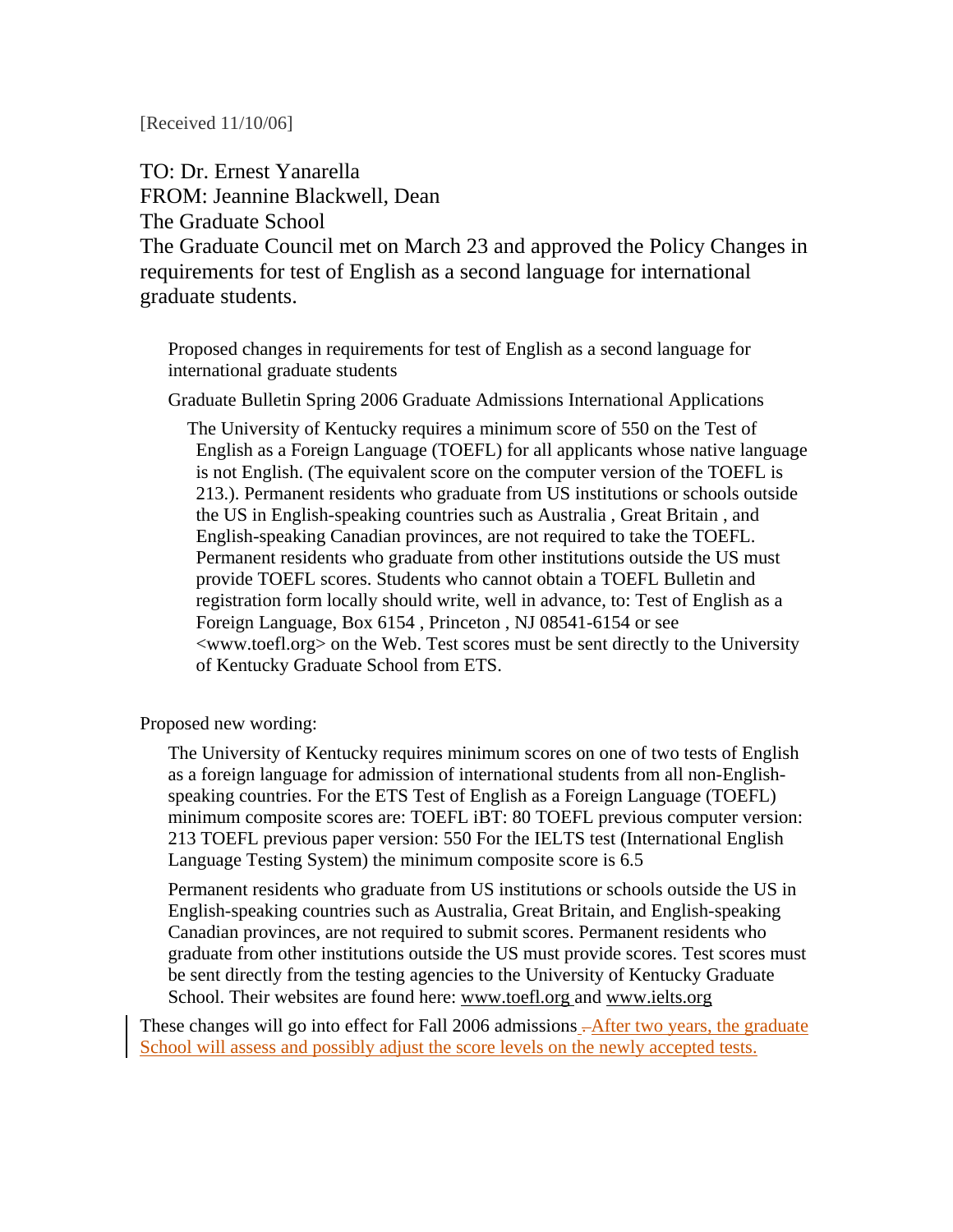**From:** Blackwell, Jeannine **Sent:** Wednesday, November 29, 2006 4:40 PM **To:** Brothers, Sheila C **Subject:** RE: requested changes in the Minimum ESL scores and ITA procedures Hi Sheila:

Sorry for the confusion. The TOEFL iBT has 4 sections with a total of 120 possible points.

For ITAS:

We are proposing a minimum score of 26 on the SPEAKING COMPONENT of the test only. This score will be used for ITA qualification to exempt language screening.

For ALL international applicants: a COMPOSITE score of 79-80 on the 4 sections of TOEFL iBT will be required.

Please note that we are proposing 6.5 (not 7.0) as the minimum IELTS composite score.

Dr. Jeannine Blackwell, Dean The Graduate School University of Kentucky, Lexington, KY 40506-0033 859-257-1759 email: blackwell@uky.edu website: www.gradschool.uky.edu

**From:** Brothers, Sheila C **Sent:** Wednesday, November 29, 2006 3:22 PM **To:** Blackwell, Jeannine **Subject:** FW: requested changes in the Minimum ESL scores and ITA procedures

Good afternoon, Dean Blackwell. I tried calling Brian Jackson about this, but was told he would be out until Friday. I would like to put these two proposals on the Senate Council agenda for Monday, so I would prefer an answer sooner rather than later, if possible.  $\odot$ 

In his email below (emphasized text), Brian says "that a score of 79-80 is considered equivalent…." In the proposal I received from you (attached, emphasized near the bottom of the first page), however, the proposed TOEFL iBT score is listed as 26.

I do not know enough about these types of scores to make anything even close to an educated guess. Kaveh also was unsure, but wondered if Brian's numbers were percentages, while yours was a true score.

Could you please clarify this for me? I'd appreciate it.

Best regards,

**Sheila**